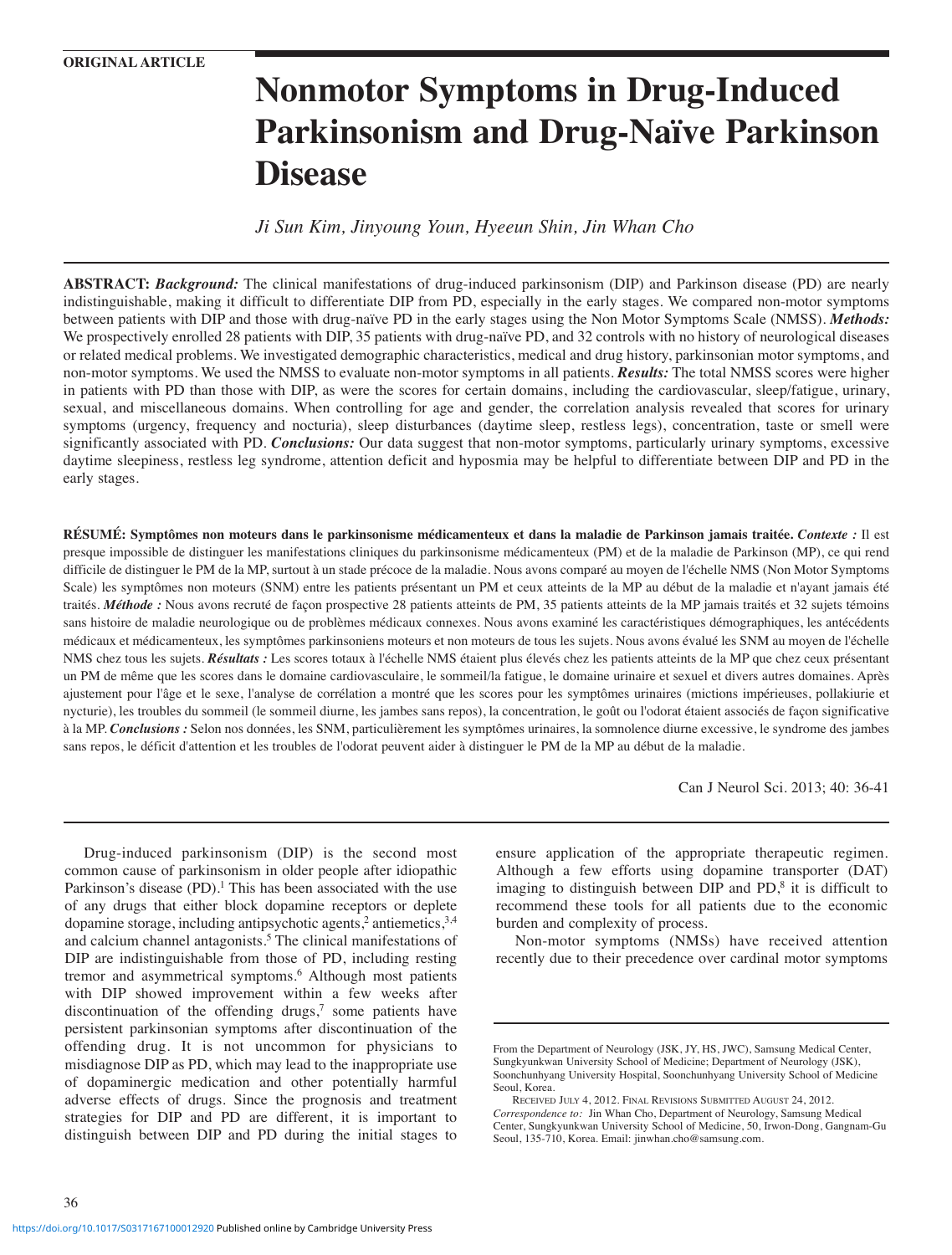in the early phases of PD.9 The recognition that specific NMSs, such as olfactory dysfunction, dysautonomia, mood and sleep disorders, occur in the premotor phase of PD has given rise to the possibility of early diagnosis of PD. Considering that DIP is caused by selective antagonism at striatal dopamine receptors, it may not be accompanied by the PD-specific NMSs that result from neurodegeneration of the brain stem nucleus.10 In the present study, we aimed to distinguish between DIP and drugnaïve PD in the early stages by NMSs using Non-Motor Symptoms Scale (NMSS) at initial stage in the patients with parkinsonism.

# **PATIENTS AND METHODS**

# *Patients*

We prospectively enrolled 28 patients with DIP and 35 patients with drug-naïve PD in the early stages. Eligible patients met the following clinical criteria for DIP11: (1)The presence of at least two of the four cardinal signs of PD (tremor, rigidity, bradykinesia, and impaired postural reflexes); (2) absence of a personal history of extrapyramidal disorders before treatment with an offending drug; and (3) onset of symptoms during the course of treatment with an offending drug. In addition, positron emission tomography (PET) using <sup>18</sup>F-N-(3- fluoropropyl)-2beta-carbonethoxy-3beta-(4-iodophenyl) nortropane (FP-CIT) was used to improve the diagnostic accuracy of DIP. We excluded patients suffering from severe medical diseases or psychosis. A clinical diagnosis of PD was made according to the UK Brain Bank criteria.<sup>12</sup> To exclude the influence of levodopa on NMSs, we only included patients who were drug-naïve to anti-parkinsonian medications. All of the patients with PD and DIP underwent brain magnetic resonance imaging to exclude other possible causes of parkinsonism such as vascular lesion or

tumors. We also enrolled 32 controls with no history of medical or neurological diseases and medications. This study was approved by Institutional Review Board of the Samsung Medical Center, Seoul, Korea and each patient provided informed consent to participate.

# *Assessment*

We obtained demographic and historical information from all patients, including age, gender, causative drug (DIP patients only), underlying disease, detailed medical and drug histories, and time from symptom onset to diagnosis of parkinsonism. In addition, a complete neurological examination, including the motor portion of the Unified Parkinson's Disease Rating Scale (UPDRS Part III) and Hoehn and Yahr (H&Y) stage, was performed. To measure NMSs, we used NMSS,<sup>13</sup> a widely-used scale of NMSs identification consisting of cardiovascular, sleep/fatigue, mood/cognition, perceptual problems, attention/ memory, gastrointestinal, urinary, sexual function, and miscellaneous domains.

#### *Statistical analysis*

The statistical analysis was performed with SPSS version 18.0 (Chicago, IL, USA). Kruskal-Wallis tests with Bonferroni post hoc testing were used to compare NMSS scores between the DIP, PD, and control groups. To determine the correlation between each measurement and the diagnosis of DIP or PD while controlling for age and gender, partial Spearman correlation analyses were used. The significance threshold was set to 0.05. Nonparametric tests and one-way analysis of variance (ANOVA) were used to compare demographic variables.



*Figure: Comparison of nine NMSS domains and total score among DIP, PD and control group. Analyses were performed by Kruskal Wallis test, with Bonferroni post hoc paired comparison tests. \*p indicate significant correlations between DIP and PD group. †p indicate significant correlations between PD and control group. ‡p indicate significant correlations between DIP and control group. NMSS, Non-motor symptoms scale; DIP, drug induced parkinsonism; PD, Parkinson's disease.*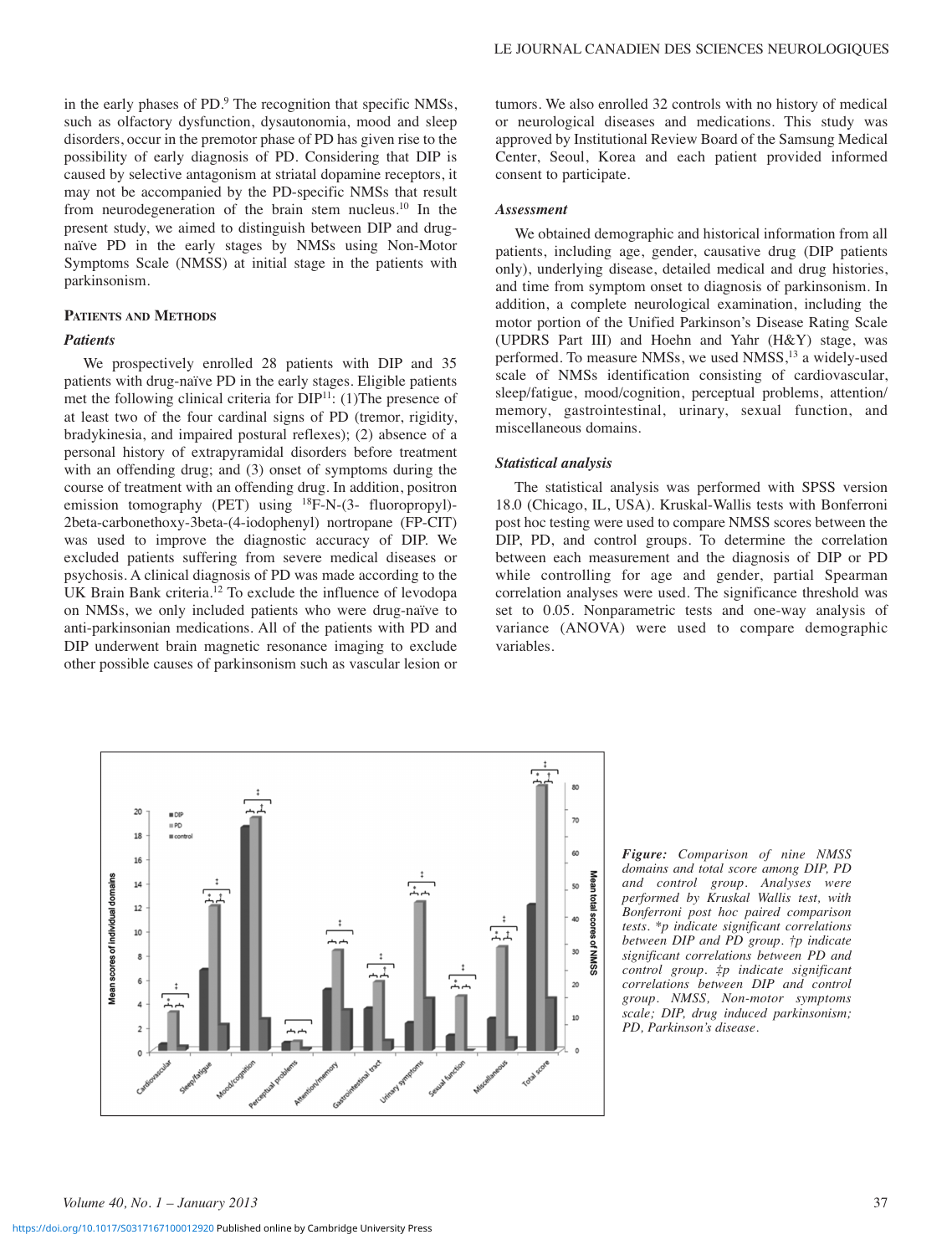| No.            | Age | Sex | Drug            | Dur(mo.)     | <b>UPDRS</b><br>Initial<br>(part III) | H&Y<br>stage   | <b>F/U UPDRS</b><br>(part III) | Sym  | Add feature       | <b>PET</b> |
|----------------|-----|-----|-----------------|--------------|---------------------------------------|----------------|--------------------------------|------|-------------------|------------|
| -1             | 75  | M   | Levosulpiride   | 4            | 26                                    | $\overline{c}$ | 16                             | sym  | None              | Normal     |
| $\overline{2}$ | 67  | M   | Haloperidol     | 2            | 45                                    | 2              | 40                             | sym  | Tongue dyskinesia | Normal     |
| 3              | 83  | F   | Levosulpiride   | 5            | 40                                    | 2.5            | <b>NA</b>                      | sym  | <b>OMD</b>        | Normal     |
| 4              | 65  | F   | Flunarizine     | 12           | 28                                    | 2.5            | 5                              | asym | None              | Normal     |
| 5              | 62  | M   | Flunarizine     | 1            | 16                                    | 2              | 5                              | asym | None              | Normal     |
| 6              | 72  | F   | Levosulpiride   | $\mathbf{1}$ | 24                                    | 2.5            | 20                             | sym  | None              | Normal     |
| 7              | 84  | F   | Flunarizine     | 3            | 16                                    | 2              | 10                             | asym | None              | Normal     |
| 8              | 73  | F   | Levosulpiride   | 15           | 27                                    | 2              | 20                             | asym | None              | Normal     |
| 9              | 70  | F   | Flunarizine     | 48           | 14                                    | 1              | 4                              | sym  | None              | <b>NA</b>  |
| 10             | 78  | F   | Levosulpiride   | 48           | 22                                    | 2              | 9                              | sym  | None              | <b>NA</b>  |
| 11             | 58  | F   | Flunarizine     | 1            | 42                                    | 3              | $\overline{2}$                 | sym  | <b>OMD</b>        | Normal     |
| 12             | 63  | F   | Levosulpiride   | 4            | 10                                    | 2              | $\overline{2}$                 | sym  | None              | NA         |
| 13             | 84  | F   | Levosulpiride   | 1            | 5                                     | 1              | $\mathbf{1}$                   | sym  | <b>OMD</b>        | <b>NA</b>  |
| 14             | 61  | F   | Risperidone     | 7            | 16                                    | 2              | 10                             | sym  | <b>OMD</b>        | NA         |
| 15             | 68  | F   | Levosulpiride   | 1            | 18                                    | 2              | 10                             | sym  | None              | <b>NA</b>  |
| 16             | 58  | F   | Chloropromazine | 6            | 35                                    | 3              | <b>NA</b>                      | sym  | None              | Normal     |
| 17             | 76  | F   | Amisulpiride    | 5            | 9                                     | 1              | 3                              | sym  | None              | NA         |
| 18             | 70  | F   | Levosulpiride   | 6            | 11                                    | 2              | $\boldsymbol{0}$               | asym | None              | Normal     |
| 19             | 66  | F   | Flunarizine     | 3            | 23                                    | $\overline{c}$ | 3                              | sym  | None              | Normal     |
| 20             | 88  | F   | Levosulpiride   | 8            | 10                                    | 1.5            | 6                              | sym  | <b>OMD</b>        | <b>NA</b>  |
| 21             | 67  | M   | Levosulpiride   | 3            | 3                                     | $\mathbf{1}$   | $\overline{c}$                 | sym  | None              | Normal     |
| 22             | 73  | M   | Metoclopramide  | 4            | 29                                    | 2.5            | 12                             | sym  | Tongue dyskinesia | Normal     |
| 23             | 72  | F   | Levosulpiride   | 4            | 13                                    | 2              | 6                              | sym  | Facial tremor     | Normal     |
| 24             | 69  | F   | Levosulpiride   | 2            | 29                                    | 2.5            | $\overline{c}$                 | sym  | None              | Normal     |
| 25             | 61  | F   | Levosulpiride   | 19           | 26                                    | 3              | 16                             | asym | None              | Normal     |

# **Table 1: Demographic characteristics in patients with DIP**

Drug, offending drug; Dur. (mo.), Symptom duration (month); H & Y stage, Hoehn and Yahr stage; F/U, follow up; Sym, symmetry; Add feature, Additional feature; M, male; F, female; sym, symmetric; asym, asymmetric; HTN, Hypertension; OMD, oromandibular dyskinesia; HA, Headache; TIA, Transient ischemic attack; ET, Essential tremor; LBP, Low back pain; Schizo, Schizophrenia; DM, diabetes mellitus; NA, not available. י

## **RESULTS**

#### *Patient characteristics*

Among patients with DIP, levosulpiride (57%) was the most common offending drug, followed by flunarizine (21.4%) (Table 1). Most patients with DIP showed relatively subacute onset after exposure of offending drug and symmetric motor features and seven patients showed additional features such as oromandibular dyskinesia. Twenty of 28 patients (71.4%) with DIP were

evaluated with FP-CIT PET. Three of these patients had reduced FP-CIT binding in the posterior putamen, and they were excluded from further analysis because they were considered as DIP with subclinical PD. Eight patients who did not undergo FP-CIT PET demonstrated an improvement in parkinsonian symptoms, although not necessarily completely, after discontinuing use of the offending drugs during follow-up for more than three months without anti-parkinsonian medication. Table 2 depicts the characteristics of the DIP, PD, and control

## **Table 2: Demographic characteristics in DIP, PD and control group, n, n (%), mean ± S.D**

|                           | <b>DIP</b>          | PD.                | Control           | P           | Post-hoc comparison |
|---------------------------|---------------------|--------------------|-------------------|-------------|---------------------|
| No. of subject            | 25                  | 35                 | 32                |             |                     |
| No. of females            | $20(80\%)$          | $15(42.9\%)$       | $16(50\%)$        | $0.011*$    |                     |
| Age(years)                | $70.52 \pm 8.307$   | $61.09 \pm 10.133$ | $68.39 \pm 9.994$ | $< 0.001 +$ | $DIP=control>PD$    |
| Symptom duration (months) | $8.52 \pm 12.686$   | $15.71 \pm 15.221$ |                   | $0.008*$    |                     |
| <b>UPDRS</b> part III     | $21.080 \pm 11.391$ | $16.286 \pm 9.958$ |                   | 0.053       |                     |
| H & Y stage               | $2.040 \pm 0.593$   | $1.543 \pm 0.586$  |                   | $0.003*$    |                     |

Analyses were performed by one-way analysis of variance (ANOVA), with Bonferroni post hoc paired comparison tests for age. \* p (<0.05) indicate significant correlations. † p (<0.001) indicate significant correlations. DIP, drug induced parkinsonism; PD, Parkinson's disease.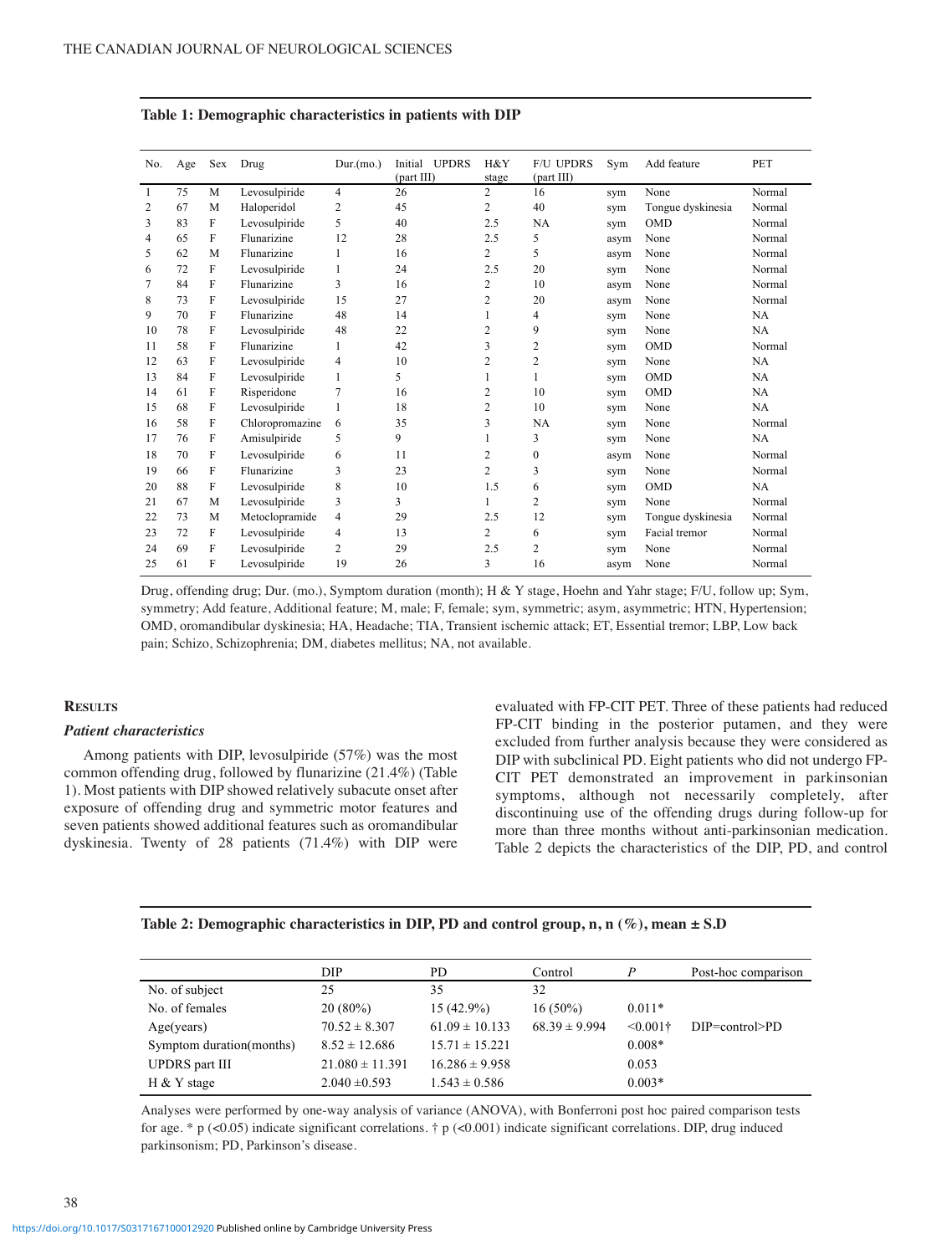|                               | <b>DIP</b> |                |                | <b>PD</b> |                         |                | Controls     |                  |                  | F      | $P$ value         | Post-hoc comp.   |
|-------------------------------|------------|----------------|----------------|-----------|-------------------------|----------------|--------------|------------------|------------------|--------|-------------------|------------------|
|                               | Mean       | Med.           | Max.           | Mean      | Med.                    | Max.           | Mean         | Med.             | Max.             |        |                   |                  |
| Cardiovascular                |            |                |                |           |                         |                |              |                  |                  |        |                   |                  |
| Light-headedness              | 0.36       | $\mathbf{0}$   | 4              | 2.09      | $\mathbf{0}$            | 12             | 0.34         | $\mathbf{0}$     | 4                | 5.000  | $0.009*$          | PD>control       |
| Fainting                      | 0.16       | $\mathbf{0}$   | $\overline{c}$ | 1.09      | $\mathbf{0}$            | 12             | $\mathbf{0}$ | $\mathbf{0}$     | $\mathbf{0}$     | 3.700  | $0.029*$          | PD>control       |
| Sleep/fatigue                 |            |                |                |           |                         |                |              |                  |                  |        |                   |                  |
| Daytime sleep                 | 0.40       | $\mathbf{0}$   | 8              | 1.69      | $\mathbf{0}$            | 12             | 0.28         | $\mathbf{0}$     | 4                | 8.595  | $< 0.001$ †       | PD>DIP=control   |
| Fatigue                       | 2.20       |                | 12             | 3.14      | $\overline{c}$          | 12             | 0.72         | $\mathbf{0}$     | 6                | 9.740  | $< 0.001 +$       | PD=DIP>control   |
| Difficulty fall asleep        | 3.56       | $\mathbf{1}$   | 12             | 4.17      | 3                       | 12             | 0.44         | $\mathbf{0}$     | 4                | 10.409 | $< 0.001$ †       | PD=DIP>control   |
| Restless legs                 | 1.00       | $\mathbf{0}$   | $\overline{c}$ | 2.97      | $\Omega$                | 12             | 0.69         | $\mathbf{0}$     | 6                | 5.041  | $0.008*$          | PD>DIP=control   |
| Mood/cognition                |            |                |                |           |                         |                |              |                  |                  |        |                   |                  |
| Lost interest.                | 3.16       | $\mathbf{1}$   | 12             | 2.60      | 1                       | 12             | 0.34         | $\mathbf{0}$     | 4                | 8.635  | $< 0.001 +$       | PD=DIP>control   |
| Lack motivation               | 3.40       | $\overline{c}$ | 12             | 3.11      | $\mathbf{1}$            | 12             | 0.22         | $\mathbf{0}$     | 4                | 12.527 | $< 0.001$ †       | PD=DIP>control   |
| Feel nervous                  | 2.40       | $\theta$       | 12             | 3.86      | $\overline{c}$          | 12             | 0.34         | $\mathbf{0}$     | $\overline{4}$   | 12.132 | $< 0.001 +$       | PD=DIP>control   |
| Seem sad                      | 3.04       | $\mathbf{1}$   | 12             | 2.89      | $\Omega$                | 12             | 0.81         | $\mathbf{0}$     | 12               | 6.868  | $0.002*$          | PD=DIP>control   |
| Flat mood                     | 2.80       | $\theta$       | 12             | 2.97      | $\overline{4}$          | 8              | 0.50         | $\mathbf{0}$     | 8                | 14.793 | $<0.001$ †        | PD=DIP>control   |
| Difficult feel pleasure       | 3 7 2      | $\mathbf{1}$   | 12             | 3.83      | $\overline{\mathbf{3}}$ | 12             | 0.50         | $\Omega$         | 8                | 12.559 | $< 0.001$ †       | PD=DIP>control   |
| <b>Perceptual problems</b>    |            |                |                |           |                         |                |              |                  |                  |        |                   |                  |
| Hallucinations                | 0.04       | $\mathbf{0}$   | 1              | 0.23      | $\mathbf{0}$            | $\overline{4}$ | $\mathbf{0}$ | $\mathbf{0}$     | $\boldsymbol{0}$ | 2.272  | 0.109             | PD=DIP=control   |
| Delusions                     | 0.40       | $\mathbf{0}$   | 9              | 0.29      | $\mathbf{0}$            | 4              | $\Omega$     | $\mathbf{0}$     | $\boldsymbol{0}$ | 1.845  | 0.164             | PD=DIP=control   |
| Double vision                 | 0.20       | $\Omega$       | $\overline{4}$ | 0.23      | $\Omega$                | $\overline{4}$ | 0.03         | $\Omega$         |                  | 0.839  | 0.436             | $PD=DIP=control$ |
| Attention/memory              |            |                |                |           |                         |                |              |                  |                  |        |                   |                  |
| Concentration                 | 1.36       | $\mathbf{0}$   | 12             | 3.89      | $\mathbf{1}$            | 12             | 1.13         | $\mathbf{0}$     | 8                | 4.983  | $0.009*$          | PD>DIP=control   |
| Forget things or events       | 2.36       | $\mathbf{0}$   | 12             | 2.71      | $\mathbf{1}$            | 12             | 1.25         | $\boldsymbol{0}$ | 12               | 1.223  | 0.299             | $PD=DIP=control$ |
| Forget to do things           | 1.32       | $\Omega$       | 12             | 1.69      | $\Omega$                | 12             | 0.97         | $\Omega$         | 8                | 0.988  | 0.376             | PD=DIP=control   |
| <b>Gastrointestinal tract</b> |            |                |                |           |                         |                |              |                  |                  |        |                   |                  |
| Saliva                        | 0.44       | $\Omega$       | $\overline{4}$ | 1 1 7     | $\Omega$                | 12             | 0.03         | $\mathbf{0}$     | 1                | 4.657  | $0.012*$          | PD>control       |
| Swallowing                    | 0.48       | $\mathbf{0}$   | 6              | 1.43      | $\theta$                | 12             | 0.56         | $\boldsymbol{0}$ | 12               | 1.633  | 0.201             | $PD=DIP=control$ |
| Constipation                  | 1.76       | $\Omega$       | 9              | 3.09      | $\mathbf{1}$            | 12             | 0.22         | $\mathbf{0}$     | 6                | 11.325 | $< 0.001 +$       | PD=DIP>control   |
| <b>Urinary symptoms</b>       |            |                |                |           |                         |                |              |                  |                  |        |                   |                  |
| Urgency                       | 0.68       | $\mathbf{0}$   | 12             | 3.46      | 1                       | 12             | 1.31         | $\mathbf{0}$     | 12               | 6.018  | $0.004*$          | PD>DIP=control   |
| Frequency                     | 0.40       | $\mathbf{0}$   | $\overline{4}$ | 4.00      | $\overline{c}$          | 12             | 1.13         | $\boldsymbol{0}$ | 12               | 10.684 | $< 0.001$ †       | PD>DIP=control   |
| Nocturia                      | 1.68       | $\Omega$       | 12             | 4.83      | $\overline{\mathbf{3}}$ | 12             | 1.88         | $\Omega$         | 12               | 5.851  | $0.004*$          | PD>DIP=control   |
| <b>Sexual function</b>        |            |                |                |           |                         |                |              |                  |                  |        |                   |                  |
| Interest in sex               | 0.64       | $\mathbf{0}$   | 8              | 2.37      | $\mathbf{0}$            | 12             | $\mathbf{0}$ | $\mathbf{0}$     | 8                | 10.525 | $< 0.001 \dagger$ | PD>DIP=control   |
| Problems having sex           | 0.60       | $\mathbf{0}$   | 8              | 2.11      | $\Omega$                | 12             | $\Omega$     | $\mathbf{0}$     | $\mathbf{0}$     | 8.584  | $< 0.001$ †       | PD>DIP=control   |
| <b>Miscellaneous</b>          |            |                |                |           |                         |                |              |                  |                  |        |                   |                  |
| Pains                         | 0.64       | $\mathbf{0}$   | 6              | 2.66      | $\mathbf{0}$            | 12             | 0.13         | $\bf{0}$         | 4                | 9.376  | $< 0.001$ †       | PD>DIP=control   |
| Taste or smell                | 0.56       | $\mathbf{0}$   | $\overline{4}$ | 3.80      | 1                       | 12             | 0.38         | $\mathbf{0}$     | 8                | 13.899 | $< 0.001$ †       | PD>DIP=control   |
| Weight change                 | 0.44       | $\mathbf{0}$   | $\overline{c}$ | 0.97      | $\mathbf{0}$            | 12             | $\mathbf{0}$ | $\mathbf{0}$     | $\mathbf{0}$     | 8.476  | $< 0.001$ †       | PD=DIP>control   |
| Excessive sweating            | 1.00       | $\Omega$       | 12             | 1.09      | $\Omega$                | 12             | 0.53         | $\theta$         | 12               | 2.166  | 0.121             | PD=DIP=control   |
|                               |            |                |                |           |                         |                |              |                  |                  |        |                   |                  |

# **Table 3: Comparison of scores for individual items in NMSS among DIP, PD and control group**

\* p (<0.05) indicate significant correlations. † p (<0.001) indicate significant correlations. NMSS, Non-motor symptoms scale; DIP, drug induced parkinsonism; PD, Parkinson's disease; Med, median; Max, Maxium; post-hoc comp, post-hoc comparison.

groups. The patients in the DIP group were older and had a higher female-to-male ratio than patients in the PD group. The duration of parkinsonism from symptom onset to time to diagnosis was significantly shorter in the DIP group than the PD group. The motor function (UPDRS part III,  $H \& Y$  stage) was worse in DIP patients than PD patients; however, the difference of UPDRS part III was not significant.

#### *Comparisons of each domain and item of the NMSS*

Total NMSS score was significantly higher in the PD group than the DIP group. When each of the nine NMSS domains were compared among the three groups in post hoc analyses, the scores for the cardiovascular, sleep/fatigue, urinary, sexual function, and miscellaneous domains were higher in the PD group than the DIP group. (Figure) Most of the individual items of the NMSS were significantly different among the three groups (Table 3). The post hoc analyses showed that the scores for sleep disturbance including daytime sleep, restless legs; concentration; urinary symptoms including urgency, frequency, and nocturia; sexual dysfunction including interest in sex and problems having sex; miscellaneous symptoms including pain, taste and smell were significantly higher in the PD group than the DIP group.

#### *Correlation analysis*

Table 4 depicts the results of the correlation analysis that controlled for age and gender. The correlation of measures related to motor function (higher UPDRS part III and H & Y stage) with DIP was low to moderate  $(r<sub>s</sub> = 0.270 - 0.417)$ . For each individual item of the NMSS, urgency, frequency, nocturia, daytime sleep, concentration, taste or smell were moderately associated with PD ( $r_s = 0.328 - 0.481$ ). Only a weak association was found between restless legs and PD ( $r<sub>s</sub> = 0.264$ ). Significant correlations were not found for the remaining items.

#### **DISCUSSION**

To our knowledge, this is the first study to compare NMSs between patients with DIP and PD using the NMSS. To rule out the possibility of a medication effect, $14$  we only included antiparkinsonian drug-naïve patients. We found that the total NMSS scores were significantly greater in patients with PD than with DIP, and the scores for certain symptoms, such as urinary symptoms, including frequency, urgency, and nocturia; sleep disturbances, including excessive daytime sleepiness (EDS) and restless leg syndrome (RLS); attention deficit; and hyposmia were significantly correlated with PD, suggesting that NMSs, especially the specific ones listed above, might be useful for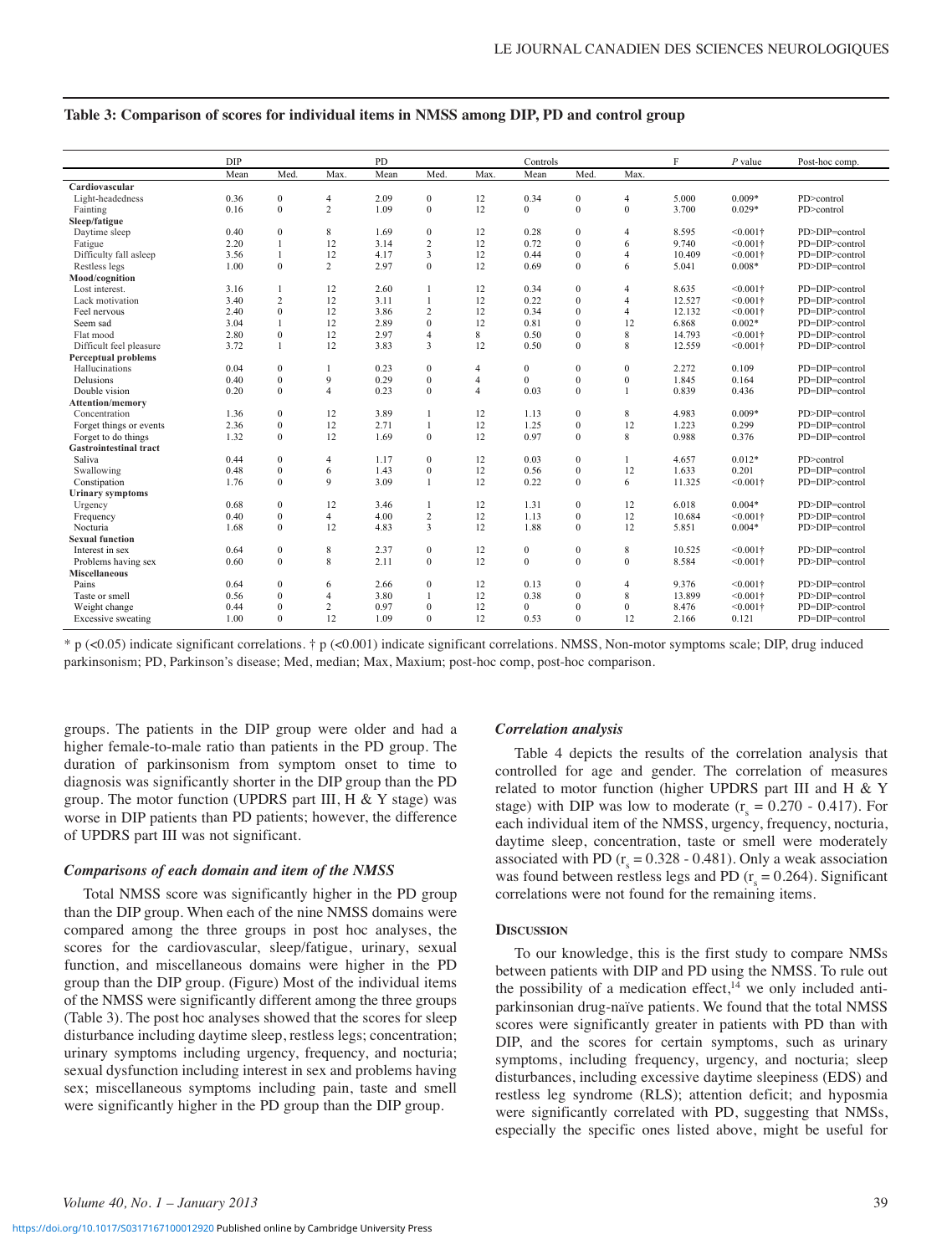differentiating between patients with PD and those with DIP in the early stages.

Most antipsychotic agents work by inhibiting transmission in the mesocorticolimbic system, and they simultaneously cause extrapyramidal symptoms by inhibiting transmission in the nigrostriatal system.<sup>15</sup> Levosulpiride<sup>3</sup> and the newer calciumchannel blockers, such as flunarizine and cinnarizine,<sup>5</sup> also cause parkinsonism by inhibiting the dopamine D2 receptor. These drugs produce a functional dopaminergic-deficient state and hence cause clinical symptoms that mimic PD. According to Braak et al, $10$  PD may be initiated by the deposition of Lewy bodies in involved nerve cells in the caudal brainstem, and this pathological process has an ascending temporal sequence that develops to affect other parts of the brain, causing various NMSs. Before the emergence of the traditional motor triad of tremor, rigidity, and bradykinesia caused by neurodegeneration in the substantia nigra and other deep nuclei of the midbrain and forebrain – so-called "premotor phase", olfactory dysfunction, dysautonomia, sleep and mood disturbances might be preceded by affecting olfactory bulb or brainstem nuclei such as raphe nucleus, locus coeruleus, pedunculopontine nucleus and dorsal motor nucleus of vagus.<sup>9,16</sup> Considering that DIP occurs through selective antagonism of the dopaminergic pathway, NMSs specific to PD that are caused by a degenerative process in the brain stem may be uncommon in DIP.

To date, possible pre-motor symptoms for PD of which there is strong or suggestive evidence include olfactory deficit; constipation; sleep disorders, such as EDS and rapid eye movement sleep behavior disorder (RBD); and depression.<sup>9,16-18</sup> Recent studies that investigated the whole spectrum of NMSs in PD also showed a high frequency of certain NMSs in patients with PD, even in the early stages.<sup>19,20</sup> We found a significant correlation between PD and urinary frequency, urgency, and nocturia; EDS and RLS; attention deficit; and hyposmia, results that are generally consistent with those of previous studies. Since the brain stem structures responsible for the above symptoms of PD are already involved in Braak stages  $2-3$ ,<sup>10</sup> these problems may be part of the prodromal phase and could be helpful to recognize PD in the early stage compared with DIP. Gastrointestinal problems, one of the possible NMSs with strong evidence, were not significantly different between patients with PD and DIP in this study. Considering that the most common causative drug for DIP was levosulpiride, most patients with DIP may have had underlying gastrointestinal problems.

The cardiovascular, perceptual, sexual, mood/cognition, and attention/memory domains (with the exception of concentration) failed to show significant correlations with PD in this study. Although the prevalence of these symptoms is high in patients with  $PD<sub>1</sub><sup>21-25</sup>$  these diagnoses are also common in the general population, so they have low sensitivity and specificity in predicting subsequent Parkinson's disease.26 Since we only included drug-naïve patients in the early stages of PD, this may explain why the frequencies of complaints related to the cardiovascular system and perceptual problems were generally low; these symptoms are uncommon in early PD<sup>9</sup> but become more frequent as the disease progresses.<sup>27</sup> The patients with DIP demonstrated poorer motor function and had a shorter disease duration than those with PD, so the relatively subacute onset and more severe parkinsonism of the DIP patients might have influenced the results on mood. Furthermore, four patients had

| Table 4: Correlation analysis between diagnosis of DIP or PD |
|--------------------------------------------------------------|
| and measures related parkinsonism, each item of NMSS         |
| after controlling for age and gender                         |

|                                  | Spearman $r_s$ | P          |
|----------------------------------|----------------|------------|
| Duration                         | 0.139          | 0.303      |
| <b>UPDRS</b> motor score         | $-0.270$       | $0.042*$   |
| H & Y stage                      | $-0.417$       | $0.001*$   |
| Cardiovascular                   |                |            |
| Light-headedness                 | 0.248          | 0.063      |
| Fainting                         | 0.062          | 0.647      |
| Sleep/fatigue                    |                |            |
| Daytime sleep                    | 0.391          | $0.003*$   |
| Fatigue                          | 0.194          | 0.148      |
| Difficulty falling asleep        | 0.096          | 0.477      |
| Restless legs                    | 0.264          | $0.047*$   |
| Mood/cognition                   |                |            |
| Lost interest in surroundings    | $-0.059$       | 0.665      |
| Lack motivation                  | 0.002          | 0.988      |
| Feel nervous                     | 0.255          | 0.055      |
| Seem sad                         | 0.093          | 0.492      |
| Flat mood                        | 0.067          | 0.618      |
| Difficulty experiencing pleasure | 0.021          | 0.878      |
| Perceptual problems              |                |            |
| Hallucinations                   | 0.191          | 0.156      |
| Delusions                        | 0.093          | 0.493      |
| Double vision                    | 0.068          | 0.617      |
| Attention/memory                 |                |            |
| Concentration                    | 0.390          | $0.003*$   |
| Forget things or events          | 0.152          | 0.259      |
| Forget to do things              | 0.161          | 0.232      |
| Gastrointestinal tract           |                |            |
| Saliva                           | $-0.002$       | 0.990      |
| Swallowing                       | 0.254          | 0.057      |
| Constipation                     | 0.196          | 0.143      |
| Urinary symptoms                 |                |            |
| Urgency                          | 0.346          | $0.008*$   |
| Frequency                        | 0.481          | $<0.001$ † |
| Nocturia                         | 0.328          | $0.013*$   |
| Sexual function                  |                |            |
| Interest in sex                  | 0.174          | 0.196      |
| Problems having sex              | 0.153          | 0.256      |
| Miscellaneous                    |                |            |
| Pains                            | 0.182          | 0.176      |
| Taste or smell                   | 0.438          | $0.001*$   |
| Weight change                    | 0.175          | 0.193      |
| <b>Excessive sweating</b>        | $-0.055$       | 0.684      |
|                                  |                |            |

 $rs =$  partial correlation coefficient adjusted by age and gender.  $*$  p  $(<0.05$ ) indicate significant correlations.  $\dagger$  p  $(<0.001$ ) indicate significant correlations. NMSS, nonmotor symptoms scale; DIP, drug induced parkinsonism; PD, Parkinson's disease; UPDRS, Unified Parkinson's Disease Rating Scale; H & Y, Hoehn and Yahr.